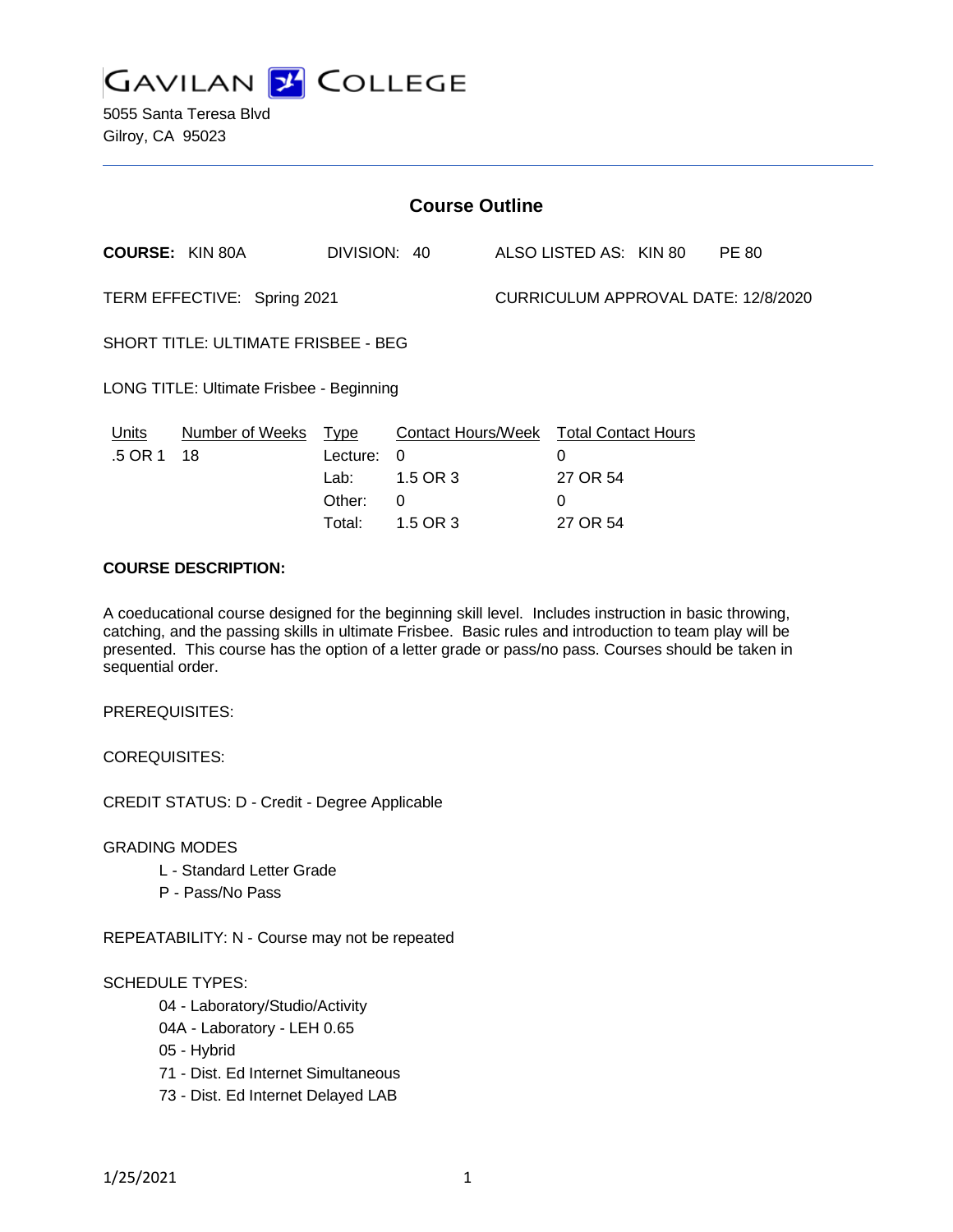### **STUDENT LEARNING OUTCOMES:**

1. Demonstrate the basic backhand and forehand throws and the two handed catch.

Measure of assessment: demonstration

Semester/Year assessed, or planned Semester/Year of assessment: Spring 2017

2. Explain and apply the basic rules of ultimate Frisbee.

Measure of assessment: exam, discussion, demonstration

Semester/Year assessed, or planned Semester/Year of assessment: Spring 2017

# **CONTENT, STUDENT PERFORMANCE OBJECTIVES, OUT-OF-CLASS ASSIGNMENTS**

Curriculum Approval Date: 12/8/2020

## **DE MODIFICATION ONLY**

### 4.5 - 9 Hours

Course introduction, including course syllabus, grading, and class requirements. Presentations on the proper techniques for throwing

and catching a Frisbee. This will include the basic backhand and forehand throws. The grip, wrist snap, release point, and follow through will be discussed. The basic two-handed pancake catch will be demonstrated and practiced.

SPO: Demonstrate the correct Frisbee throwing and catching techniques for the backhand and forehand throws and for the two-handed catch.

### 3 - 6 Hours

Safety, including body control and injury prevention will be discussed. Review techniques for the basic backhand and forehand throws and the basic two-handed pancake catch. Common problems and helpful hints will be discussed, such as the importance of the transfer of weight during the throws as well as maintaining a level head position. Various drills will be introduced to provide students with the opportunity to practice their basic throws and catches, such as throwing in pairs, the basic line drill, and the three player drill.

SPO: Explain safety concerns for this activity. Discuss the importance of weight transfer and a level head position when throwing the Frisbee. Participate in various drills while utilizing proper techniques for throwing and for catching the Frisbee.

### 4.5 - 9 Hours

Continue working on basic throwing and catching skills in a variety of drill activities. Introduce the high release, which is a basic pass but the disc is released at head height or higher, which will be used for team play. Variations of the drills used to date, such as getting throwers to throw high, floating passes to practice high catches; increasing the distance between throwers; and throwing to a running target will be included.

SPO: Demonstrate the high release throw and catch. Participate in a variety of moving drills while demonstrating correct Frisbee throwing and catching techniques.

### 3 - 6 Hours

The basic rules and vocabulary of ultimate Frisbee will be explained. Introduction to team play. The opportunity to practice all skills learned to date will be provided through a variety of activities.

SPO: List the basic rules and identify the vocabulary for ultimate Frisbee. Demonstrate the skills learned to date during team play.

### 6 - 12 Hours

Team play and other activities; such as basic cutting drills, which helps teams work on timing, agility and coordination; will be provided to build skills. Introduce the techniques required to throw the disc so that it turns to the right or turns to the left. All skills, basic rules, and ultimate Frisbee vocabulary will be utilized.

SPO: Demonstrate various skills, apply basic rules, and utilize appropriate vocabulary while participating in ultimate Frisbee team play. Demonstrate throwing the disc so that it turns to the right or turns to the left.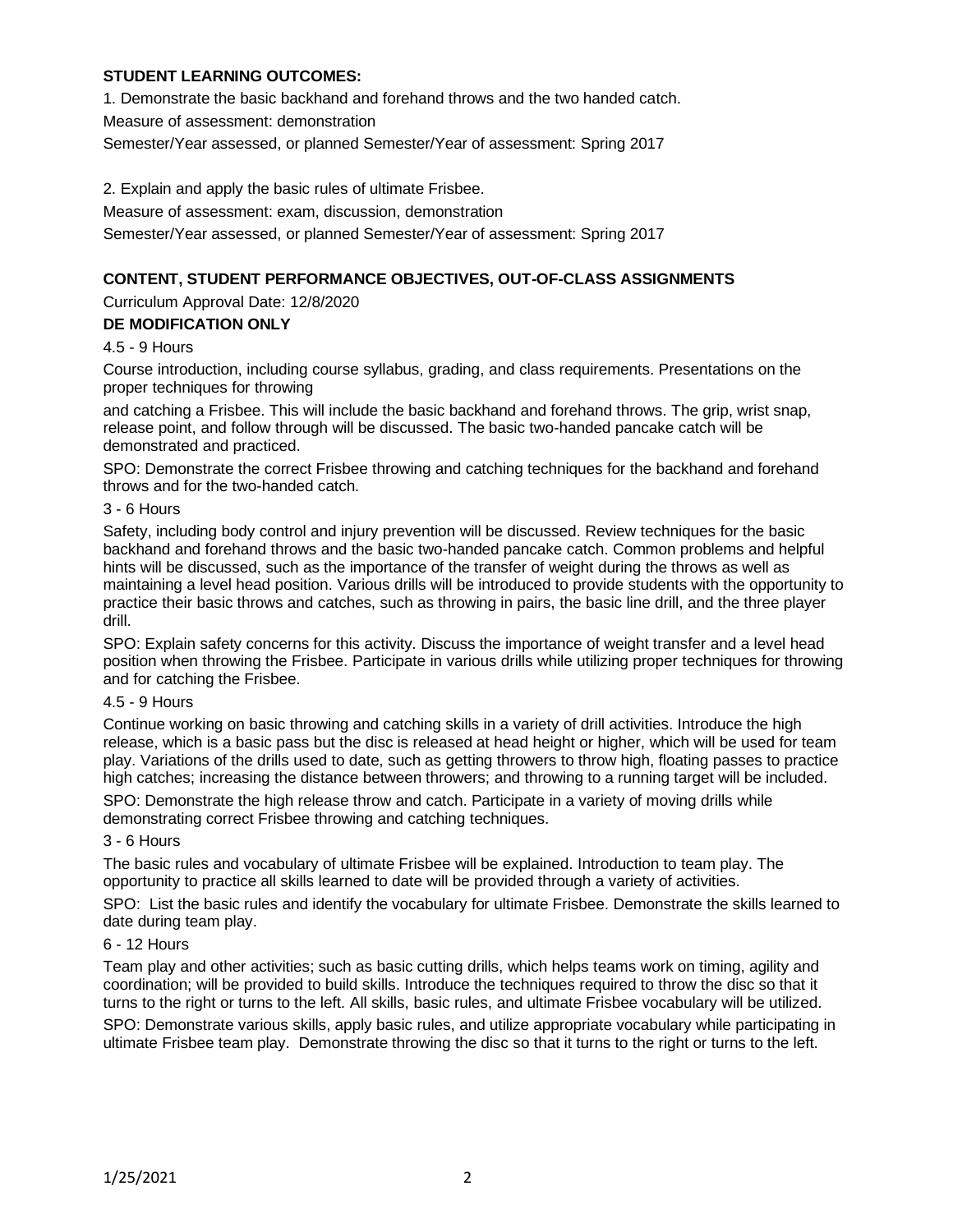4 - 8 Hours Continue team play. Semester review and skill evaluation. SPO: Demonstrate the ability to throw the Frisbee for accuracy. Participate in team play activities. 2 Hours Final.

## **METHODS OF INSTRUCTION:**

Demonstration, guided practice, discussion

## **METHODS OF EVALUATION:**

Skill demonstrations Percent of total grade: 50.00 % 30% - 60% Demonstration exams Objective examinations Percent of total grade: 20.00 % 10% - 30% Multiple Choice; True/False; Matching Items; Completion; Other: Short Answer Other methods of evaluation Percent of total grade: 30.00 %

## **REPRESENTATIVE TEXTBOOKS:**

Textbook not required.